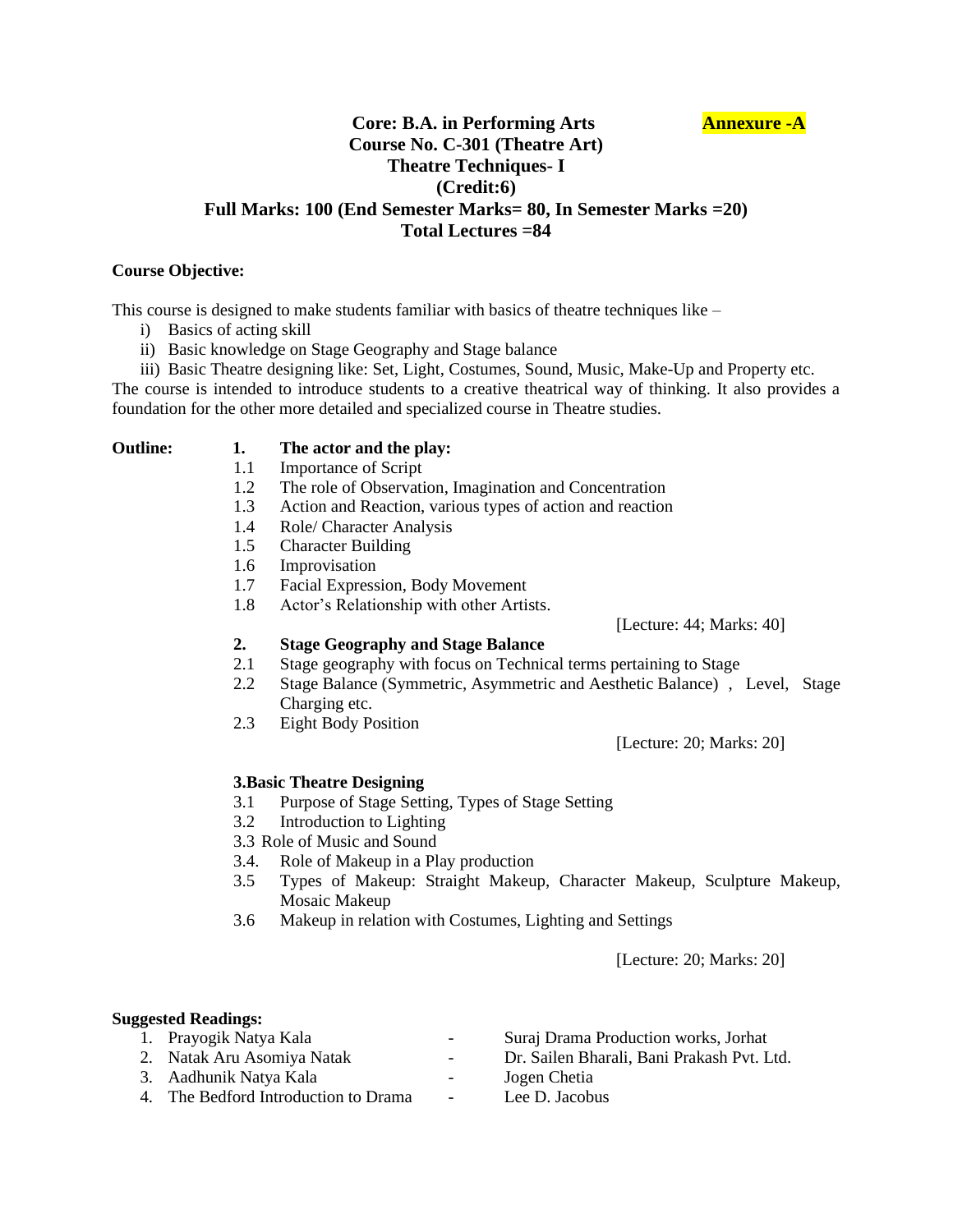- 5. Natyahasmi
- 6. Bak Silpa: Abriti aru Sanglap
- 7. An Actor Prepares
- 8. Abhinaya Kalar Darshan
- Dr. Jyoti Prashad Saikia
- Bhupen Chakraborty
- Stanislavsky
- Goutam Sarmah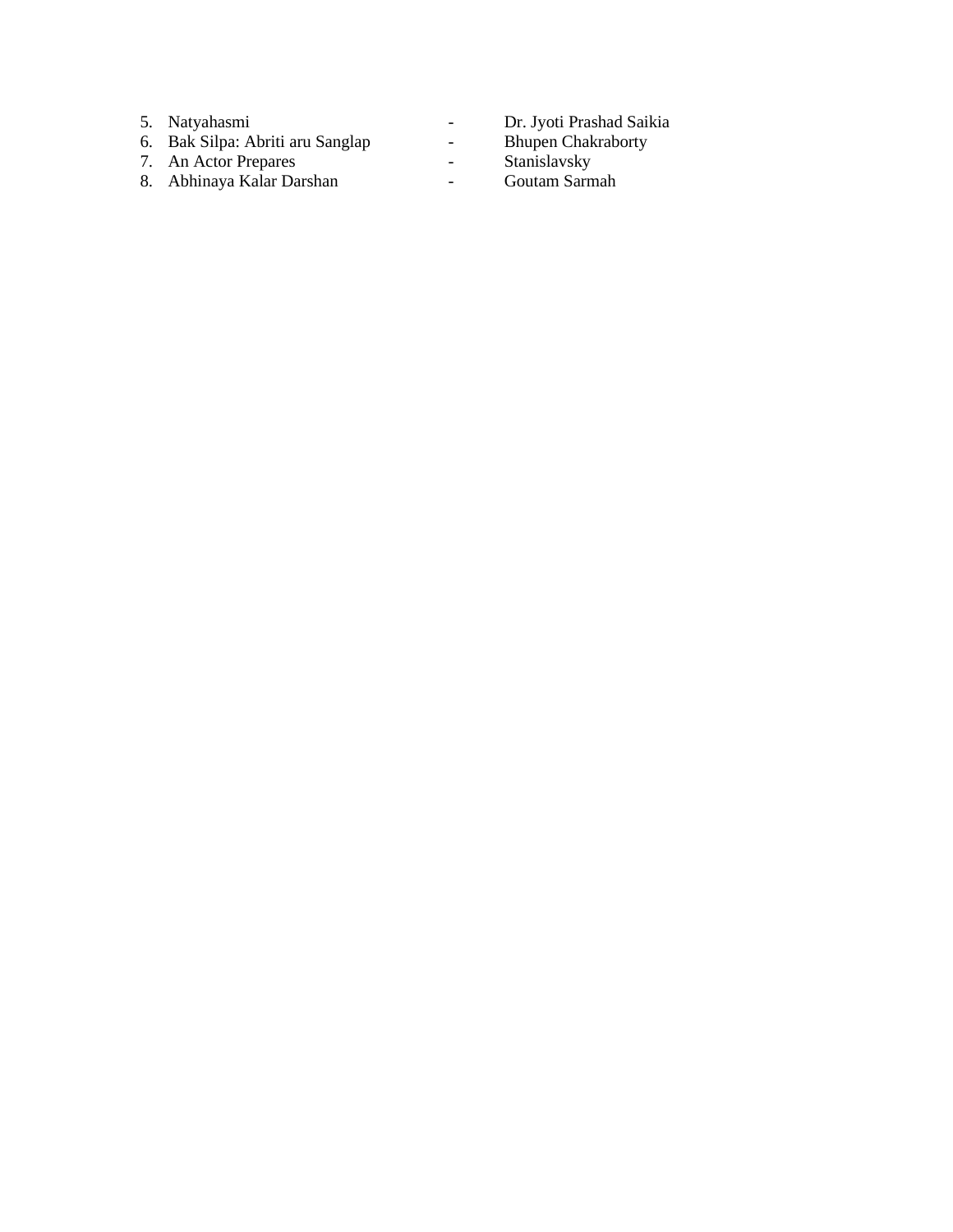# **Core: B.A. in Performing Arts Course No -C-302 (Theatre Art) Basics of the Theatre Forms of India (Credit:6) Full Marks: 100 (End Semester Marks= 80, In Semester Marks =20) Total Lecture= 84**

### **Course Objectives:**

With a view to make students familiar with the Indian theatre, this course concentrates on Classical and Medievalfolk/regional theatre forms of India with especial focus on Assamese folk and traditional theatrical forms. The course helps the students to understand the essence of Indian theatre along with its development in a historical overview.

#### **Outline: 1. Introduction to Classical Indian Theatre:** [Lecture: 35; Marks: 35]

- 1.1 Origin of Indian theatre
- 1.2 Natya Shasthra chapters on Abhinaya
- 1.3 Concept of Bhava and Rasa
- 1.4 Introduction to Sanskrit theatre
- 1.5 Sanskrit play writers Bhasa--Kalidasa Shudraka Bhavabhuti
- 1.6 Dasha Roopakas & Upa Roopakas
	- a) Nataka b) Prakarana c) Prahasana d) Natika e) Upa Roopakas

### **2. Introduction to Medieval/Regional Indian Theatre:**[Lecture: 24; Marks: 25]

- 2.1 Jatra, Nautanki, Yakshagana, Tamasha, Kuriattam, Chow, Ramleela.
- 2.2 Parsi Theatre, Marathi Theatre, Bangali Theatre, etc.

### **3. Folk & Traditional Theatre forms of Assam:** [Lecture: 25; Marks: 20]

- 3.1 Putala Nach, Ojapali, Dhulia Bhaowna, Khulia Bhaowna etc.
- 3.2 Ankia Bhaona

# COURSE CONTENTS AND ITINERARY

### **1. Introduction to Classical Indian Theatre:**

# **1.1Origin of Indian theatre**

1.1.1 Chattopadhy, Malyaban 2013, *A Historical Study of Indian Theatre-Communication in the Light of Natyasastra*, University of Calcutta, Pp 1 - 12 .

1.1.2 Jain, Nemichandra 1992, *Indian theatre*, New Delhi, National School of Drama, Pp- 1-24

### **1.2 Natya Shasthra chapters on Abhinaya**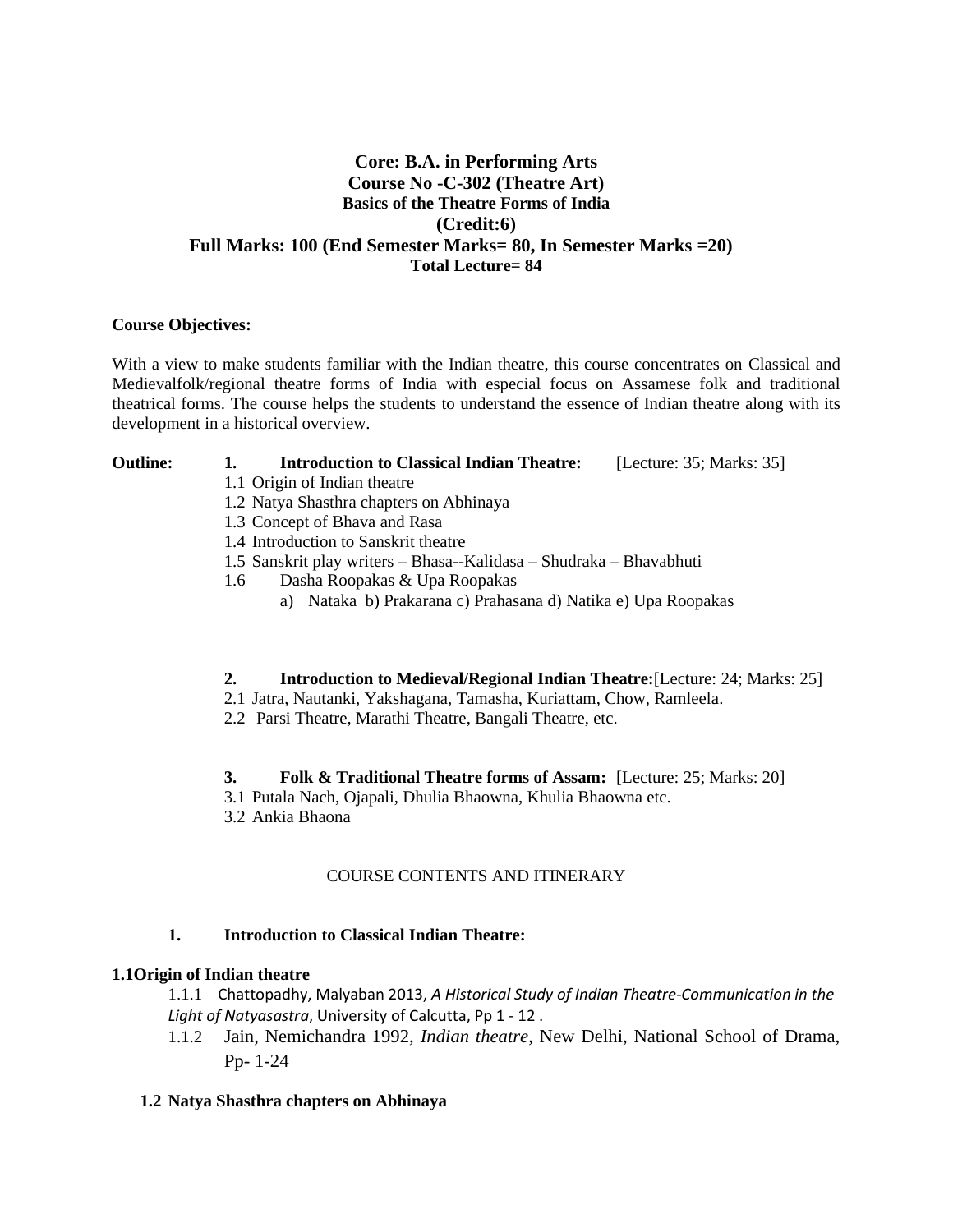1.2.1 Shastri Nityananda,1991*Bharatmuni Natyashastra*, Guwahati, Assam Natya Sanmilan press, Chapter-6, Pp- 109 to 182

# **1.3 Concept of Bhava and Rasa**

1.3.1 Shastri Nityananda,1991, *Bharatmuni Natyashastra*, Guwahati, Assam Natya Sanmilan press, Chapter-6, Pp- 109 to 182 (Rasabikalpa),

1.3.2 Barua Stya Prasad, 2001, *Natak Aru Abhinaya Prasanga*, Guwahati, Press-Banalata, Chapter-4, Rasatatwa, Pp- 14-20.

# **1.4 Introduction to Sanskrit theatre**

1.4.1 Bhagwati, Kamakhya Charan 1979, *Sanskrit Natya Sahitya*, Guwahati-1,New book stall, Chapter-1, Pp- 1-23.

1.4.2 Sarmah, Thaneswar 2012, *Sanskrit Sahityar Itibritta,* Panbazar, Guwahati-1, Chandra Prakash, Pp- 167-171

# **1.5 Sanskrit play writers – Bhasa--Kalidasa – Shudraka – Bhavabhuti**

1.5.1 Bhagawati, Kamakhya Charan 1979, *Sanskrit Natya Sahitya*, Guwahati-1, New book stall, Chapter-2, Bhasa, Pp- 28-36.

Chapter-3, Kalidasa, Pp -37-59

Chapter-4, Shudraka, Pp- 60-88

Chapter-5, Bhavabhuti, Pp1-88-152

1.5.2 Sarmah, Thaneswar 2012, *Sanskrit Sahityar Itibritta,* Panbazar, Guwahati-1, Chandra Prakash, Pp- 172-237

# **1.6 Dasha Roopakas & Upa Roopakas**

**a) Nataka b) Prakarana c) Prahasana d) Natika e) Upa Roopakas**

- 1.6.1 Bhagawati, Kamakhya Charan 2000, *Sanskrit Natya Sahitya*, New Market, Dibrugarh Chapter-1, Pp- 3-7.
- 1.6.2 Borua, Satya Prasad 2001, *Natak Aru Abhinaya Prasanga*, Guwahati-1, Banalata, Chapter-5, Pp- 21-26
- **2. Introduction to Medieval/Regional Indian Theatre:**[Lecture: 24; Marks: 25]

# **2.1 Jatra, Nautanki, Yakshagana, Tamasha, Kuriattam, Chow, Ramleela.**

- 2.1.1 Prakash, H.S. Shiva 2007, *Traditional Theatres*, New Delhi-110002, press- wisdom tree, Chapter-2,(Regional Theatre), **Jatra:** Pp- 61-65, **Nautanki**:Pp- 76-78, **Yakshagana:**Pp- 93- 102, **Ramleela:** Pp- 31-38, **Tamasha, Kuriattam, Chow**
- **3. Folk & Traditional Theatre forms of Assam:** [Lecture: 25; Marks: 20]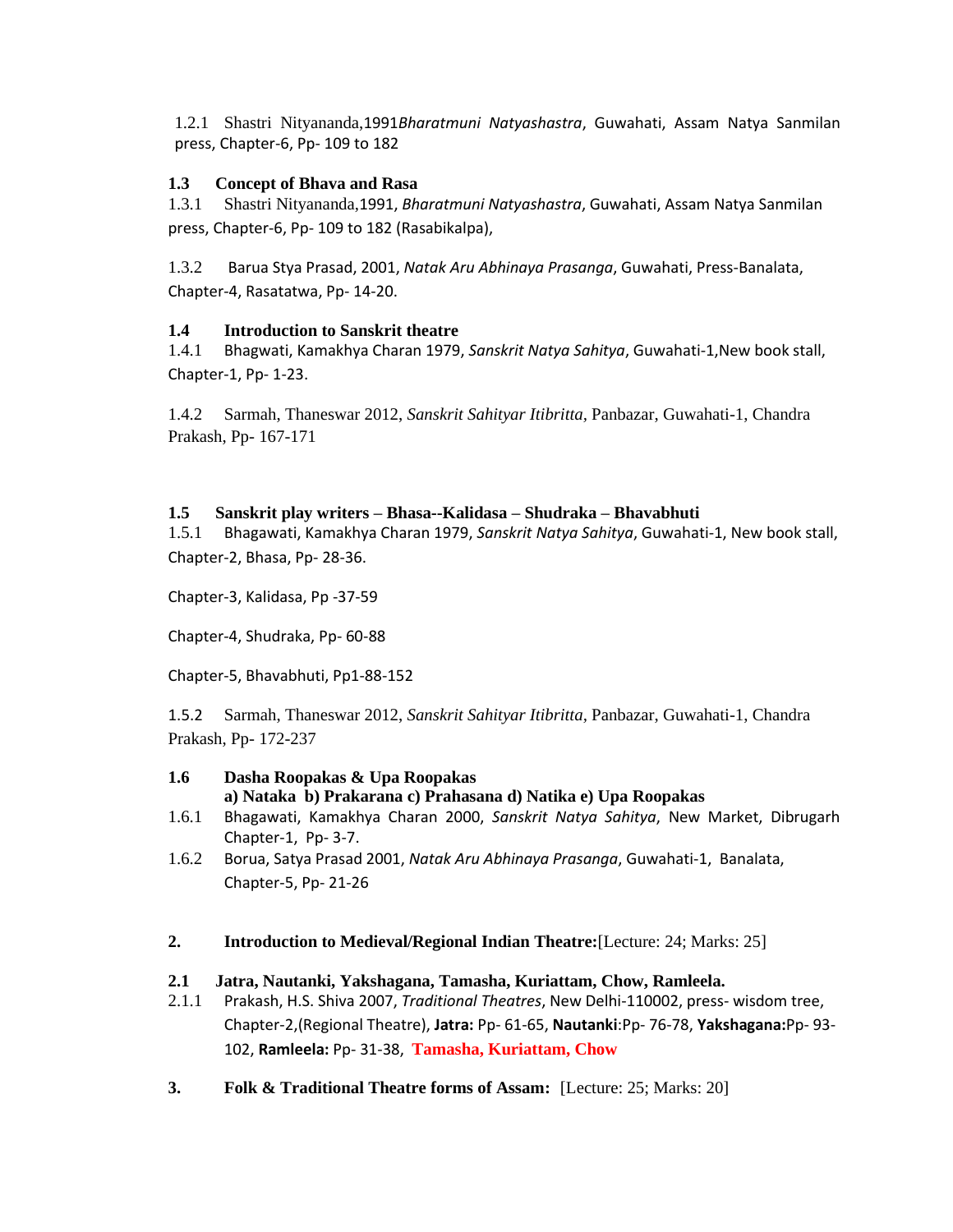# **3.1 Putala Nach, Ojapali, Dhulia Bhaowna, Khulia Bhaowna etc.**

3.1.1 Bharali, Sailen 2012, *Asamiya Lokanatya Parampora,* Panbazar, Guwahati-1,Chandra Prakash, Chapter-5, Pp- 27-64

#### **3.1 Ankia Bhaona**

- 3.2.1 Mahanta, Pona 2004, *Natakar Katha,* PanBazar, Guwahati, Banalata, Pp-51-87
- 3.2.2 Bharali, Sailen 2012, *Asamiya Lokanatya Parampora,* Panbazar, Guwahati-1,Chandra Prakash, Chapter-5, Pp- 65-73